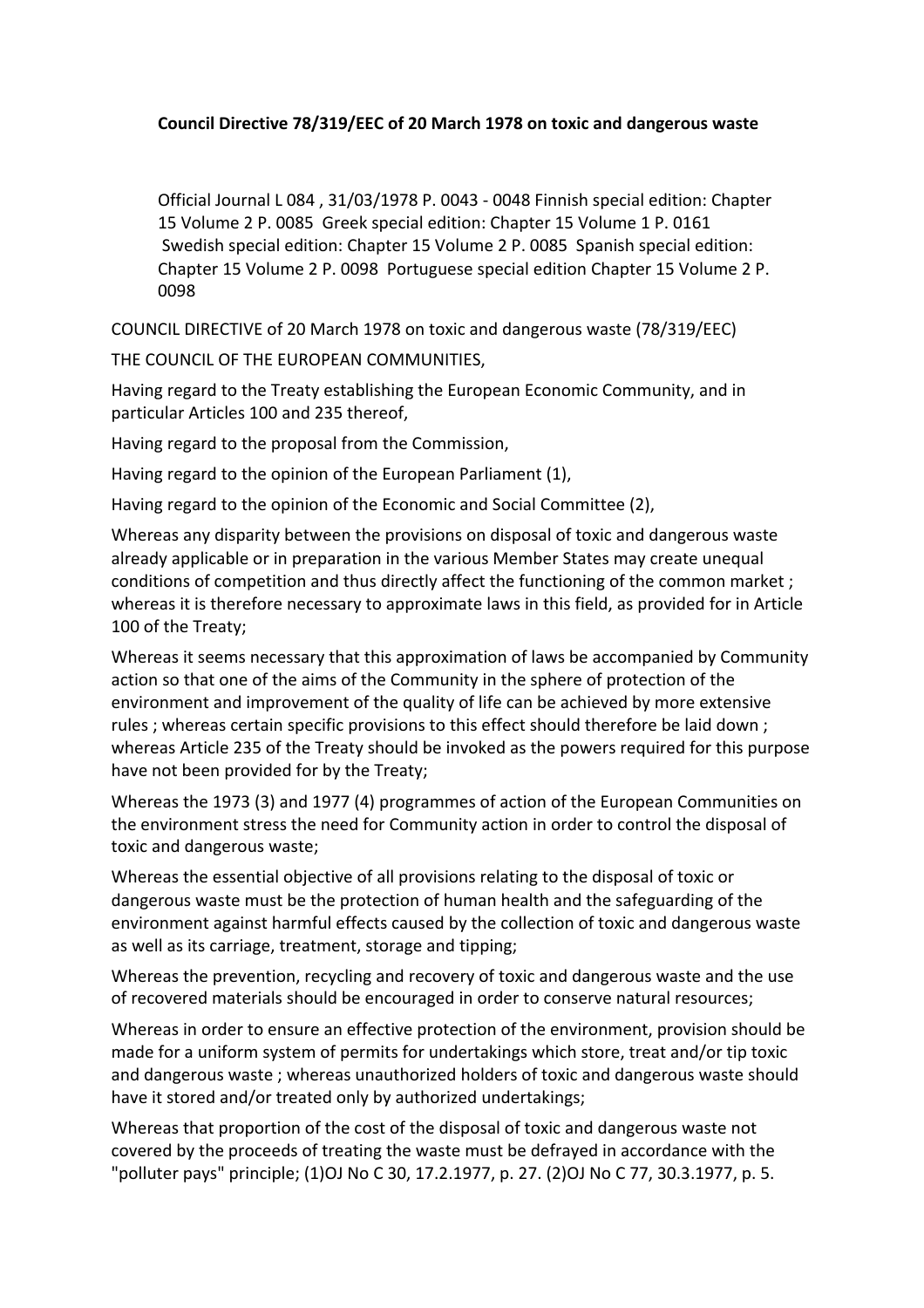(3)OJ No C 112, 20.12.1973, p. 3. (4)OJ No C 139, 13.6.1977, p. 3.

Whereas provision should be made for a system of monitoring and supervision of all installations, establishments, or undertakings which produce, hold or dispose of toxic and dangerous waste, for the keeping of proper records regarding disposal, to ensure that any carriage of toxic and dangerous waste in the course of its disposal is accompanied by an identification form, and for the drawing up of programmes which take into account the various waste disposal operations;

Whereas, in order to coordinate action in this field, Member States should draw up a situation report on the disposal of toxic and dangerous waste;

Whereas technical progress necessitates rapid adaptation of the list of the toxic and dangerous waste to which this Directive applies ; whereas, in order to facilitate the introduction of the measures required for this purpose, a procedure should be provided for whereby close cooperation would be established between the Member States and the Commission within a Committee on Adaptation to Technical Progress established under this Directive,

HAS ADOPTED THIS DIRECTIVE:

### Article 1

For the purposes of this Directive:

(a) "waste" means any substance or object which the holder disposes of or is required to dispose of pursuant to the provisions of national law in force;

(b) "toxic and dangerous waste" means any waste containing or contaminated by the substances or materials listed in the Annex to this Directive of such a nature, in such quantities or in such concentrations as to constitute a risk to health or the environment;

(c) "disposal" means - the collection, sorting, carriage and treatment of toxic and dangerous waste, as well as its storage and tipping above or under ground;

- the transformation operations necessary for its recovery, re-use or recycling.

#### Article 2

When Member States which are parties to one or more international conventions concerning the carriage of dangerous goods are applying those conventions, this shall be adequate for the purposes of this Directive so far as carriage is concerned, provided that the measures being applied in implementation of the conventions are at least as stringent as those required for the implementation of the Directive.

#### Article 3

The following shall be excluded from the scope of this Directive:

- (a) radioactive waste;
- (b) animal carcases and agricultural waste of faecal origin;
- (c)!explosives;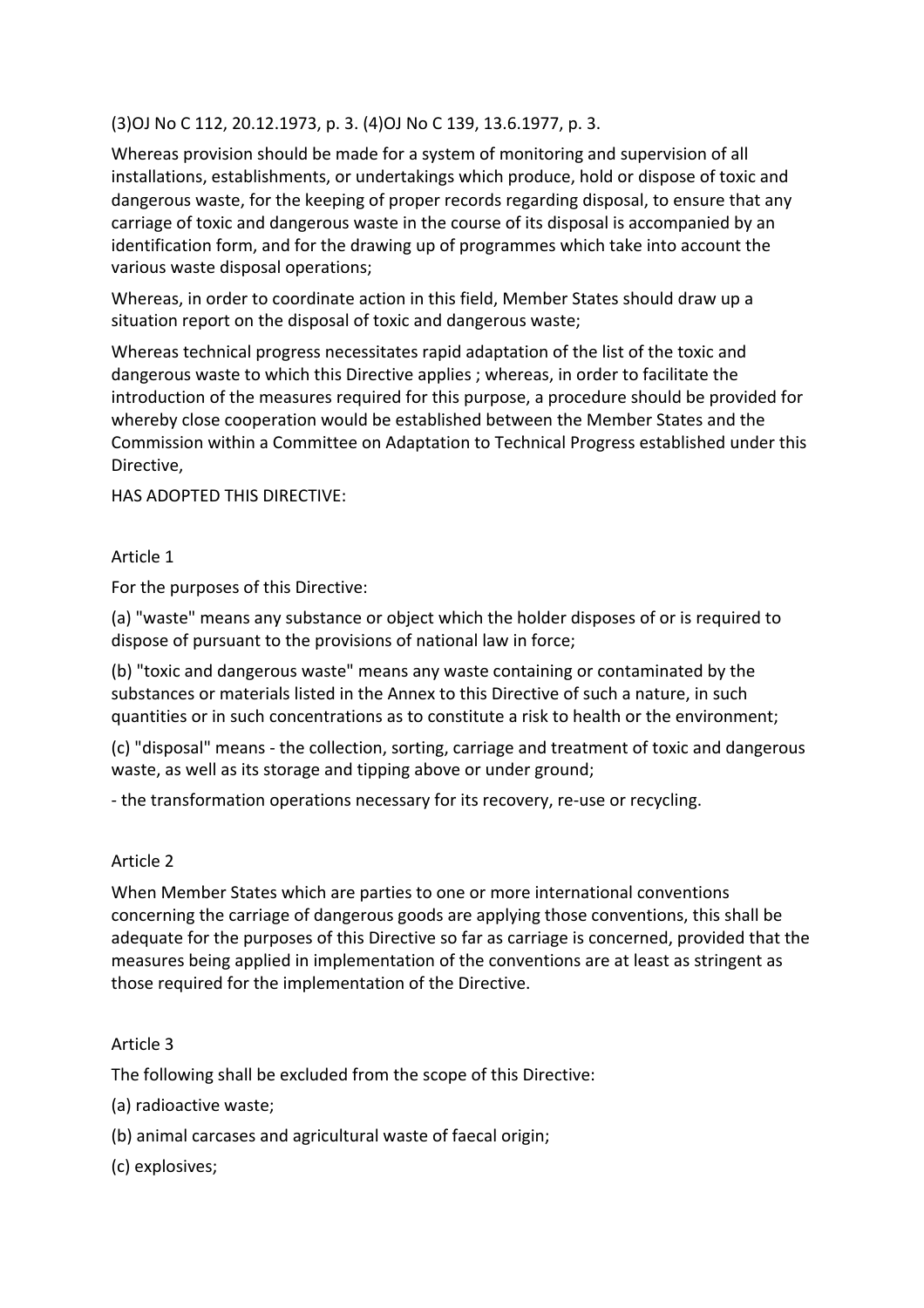(d) hospital waste;

(e) effluents discharged into sewers and water-courses;

- (f) emissions to the atmosphere;
- (g) household waste;
- (h) mining waste;

(i) other toxic and dangerous waste covered by specific Community rules.

# Article 4

Member States shall take appropriate steps to encourage, as a matter of priority, the prevention of toxic and dangerous waste, its processing and recycling, the extraction of raw materials and possibly of energy therefrom and any other process for the re-use of such waste.

### Article 5

1. Member States shall take the necessary measures to ensure that toxic and dangerous waste is disposed of without endangering human health and without harming the environment, and in particular:

- without risk to water, air, soil, plants or animals;
- without causing a nuisance through noise or odours;
- without adversely affecting the countryside or places of special interest.

2. Member States shall in particular take the necessary steps to prohibit the abandonment and uncontrolled discharge, tipping or carriage of toxic and dangerous waste, as well as its consignment to installations, establishments or undertakings other than those referred to in Article  $9(1)$ .

# Article 6

Member States shall designate or establish the competent authority or authorities to be responsible, in a given area, for the planning, organization, authorization and supervision of operations for the disposal of toxic and dangerous waste.

#### Article 7

Member States shall take the necessary steps to ensure that:

- toxic and dangerous waste is, where necessary, kept separate from other matter and residues when being collected, transported stored or deposited;

- the packaging of toxic and dangerous waste is appropriately labelled, indicating in particular the nature, composition and quantity of the waste;

- such toxic and dangerous waste is recorded and identified in respect of each site where it is or has been deposited.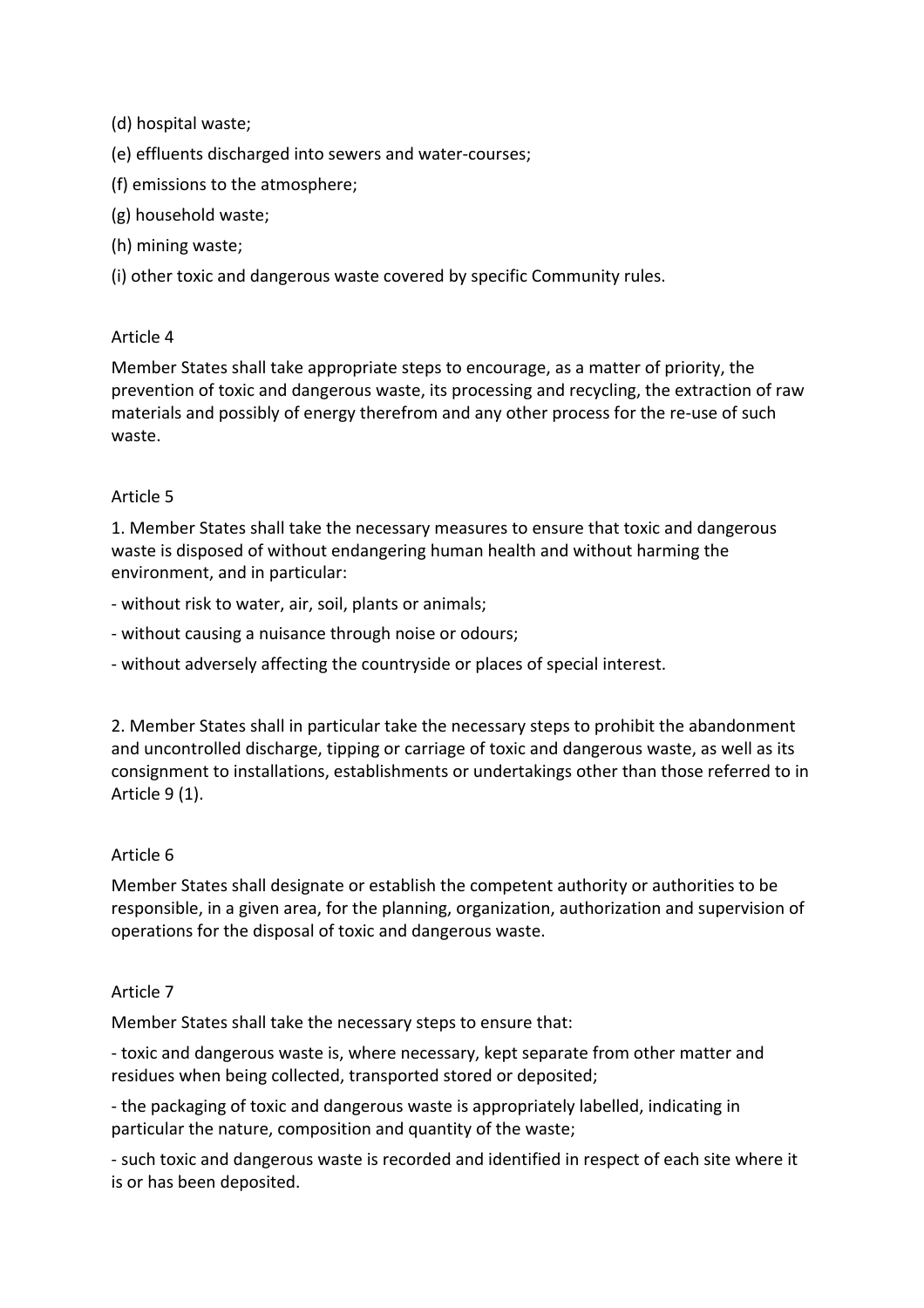# Article 8

Member States may at any time take more stringent measures with regard to toxic and dangerous waste than those provided for in this Directive.

### Article 9

1. Installations, establishments or undertakings which carry out the storage, treatment and/or deposit of toxic and dangerous waste must obtain a permit from the competent authorities. Such waste may be stored, treated, and/or deposited only by installations, establishments or undertakings holding such permits. Undertakings engaged in the carriage of toxic and dangerous waste shall be controlled by the competent authorities of the Member States.

- 2. The permit referred to in paragraph 1 shall cover in particular:
- the type and quantity of waste;
- the technical requirements;
- the precautions to be taken;
- the disposal site(s);
- the methods of disposal.

This permit may also lay down the specific information to be made available at the request of the competent authorities.

3. Permits may include conditions and obligations. They may be granted for a specified period and may be renewed.

#### Article 10

Any person producing or holding toxic and dangerous waste without the permit referred to in Article 9 (1) shall as soon as possible have such waste stored, treated and/or deposited by an installation, establishment or undertaking authorized to do so under the said Article.

#### Article 11

1. In accordance with the "polluter pays" principle, the cost of disposing of toxic and dangerous waste, less any proceeds from treating the waste, shall be borne by:

- the holder who has waste handled by a waste collector or by an installation, establishment or undertaking referred to in Article 9 (1);

#### and/or

- the previous holders or the producer of the product from which the waste came.

2. If Member States charge levies on the monies used to cover the costs referred to in paragraph 1, the yield thereof may also be used for the following purposes: - financing control measures relating to toxic and dangerous waste;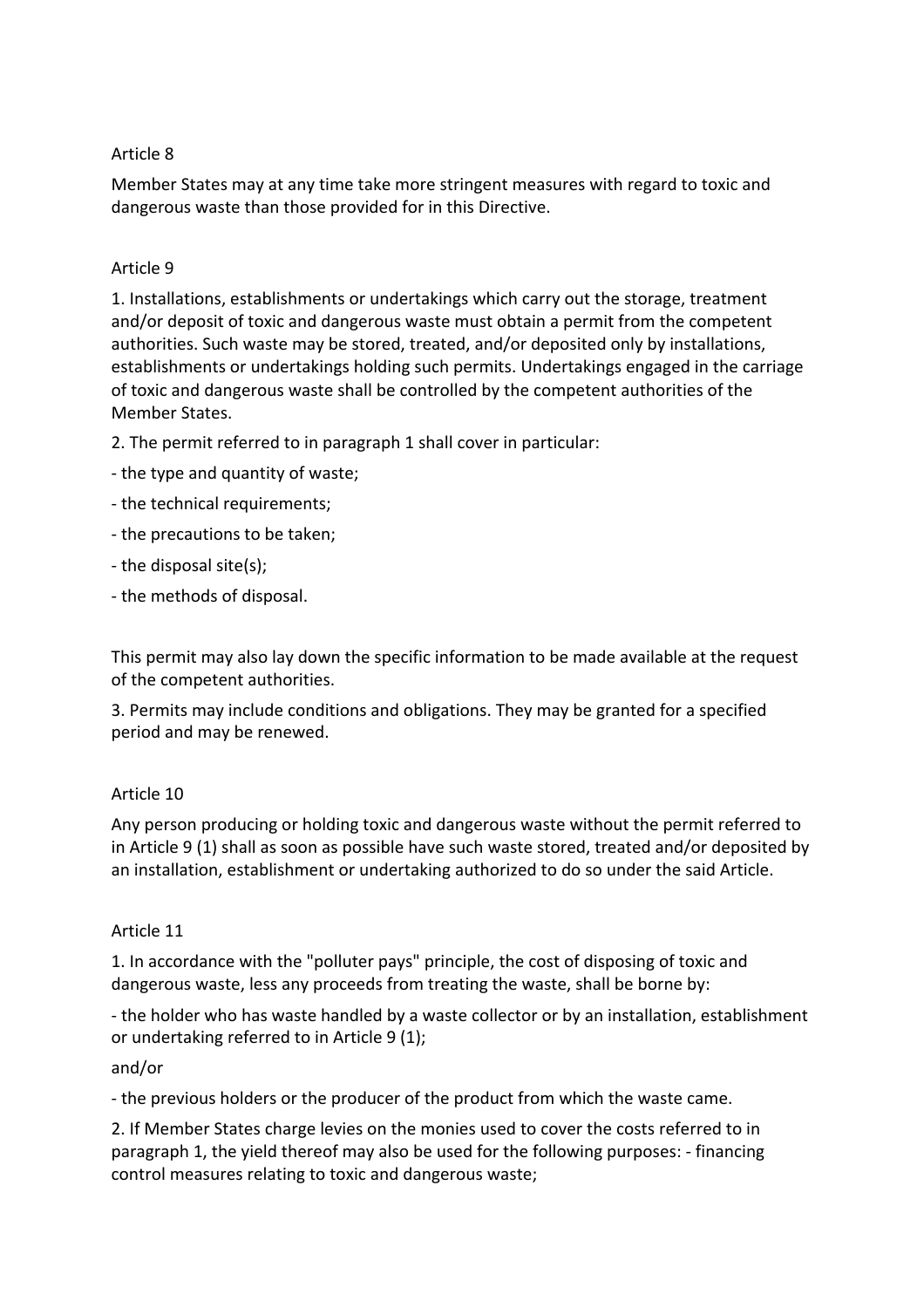- financing research pertaining to the elimination of toxic and dangerous waste.

### Article 12

1. The competent authorities shall draw up and keep up to date plans for the disposal of toxic and dangerous waste. The plans shall cover in particular: - the type and quantity of waste to be disposed of;

- the methods of disposal;
- specialized treatment centres where necessary;
- suitable disposal sites.

The competent authorities of the Member States may include other specific aspects, in particular the estimated cost of the disposal operations.

2. The competent authorities shall make public the plans referred to in paragraph 1. The Member States shall forward these plans to the Commission.

3. The Commission, together with the Member States, shall arrange for regular comparisons of the plans in order to ensure that implementation of this Directive is sufficiently coordinated.

#### Article 13

In cases of emergency or grave danger, Member States shall take all necessary steps, including, where appropriate, temporary derogations from this Directive, to ensure that toxic and dangerous waste is so dealt with as not to constitute a threat to the population or the environment. The Member States shall inform the Commission of such derogations.

#### Article 14

1. Any installation, establishment, or undertaking which produces, holds and/or disposes of toxic and dangerous waste shall:

- keep a record of the quantity, nature, physical and chemical characteristics and origin of such waste, and of the methods and sites used for disposing of such waste, including the dates of receipt and disposal; and/or

- make this information available to the competent authorities on request.

2. When toxic and dangerous waste is transported in the course of disposal it shall be accompanied by an identification form containing at least the following details: - nature;

- composition:

- volume or mass of the waste:
- name and address of the producer or of the previous holder(s);
- name and address of the next holder or of the final disposer;
- location of the site of final disposal where known.
- 3. Documentary evidence that the disposal operations have been carried out shall be kept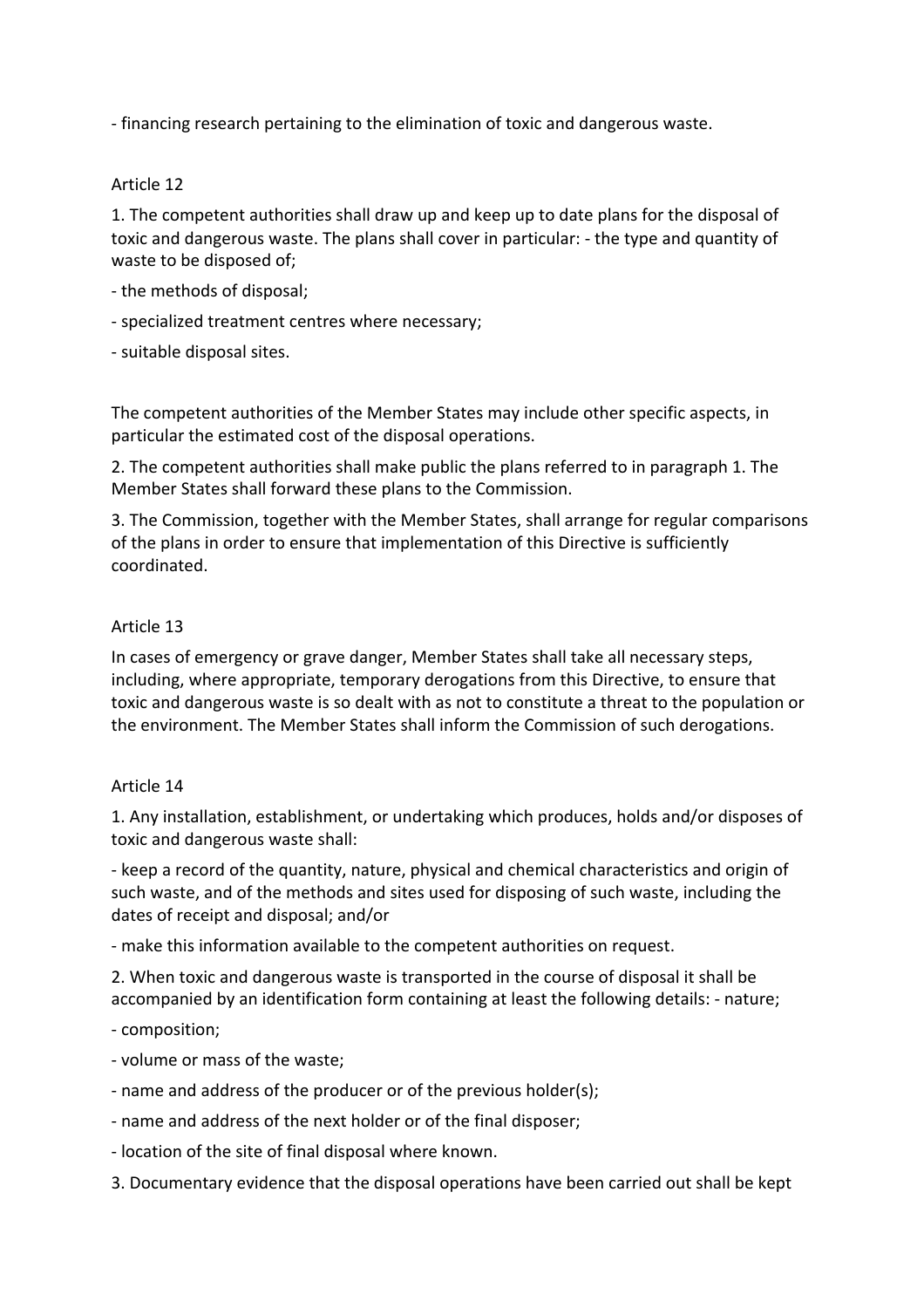for as long as the Member States deem necessary.

This evidence shall, where necessary, be addressed to the relevant authorities of the Member States concerned.

# Article 15

1. Any installation, establishment or undertaking producing holding or disposing of toxic and dangerous waste shall be subject to inspection and supervision by the competent authorities to ensure that the provisions adopted in application of this Directive and the terms of any authorization are fulfilled.

2. To this end, Member States shall take the necessary measures to ensure that the installations, establishments or undertakings concerned afford the representatives of the competent authorities all necessary assistance to enable them to carry out any examinations, inspections or investigations concerning the waste, to take samples and to gather any information necessary for the fulfilment of their duties.

# Article 16

1. Every three years, and for the first time three years following the notification of this Directive, Member States shall draw up a situation report on the disposal of toxic and dangerous waste in their respective countries and shall forward it to the Commission. The Commission shall circulate this report to the other Member States.

2. The Commission shall report every three years to the Council and to the European Parliament on the application of this Directive.

# Article 17

1. The amendments necessary for adapting this Directive to scientific and technical progress shall be:

- to state the name and composition of the toxic and dangerous substances and materials listed in the Annex;

- to add to the Annex toxic and dangerous substances and materials unknown at the time of notification of this Directive.

They shall be adopted in accordance with the procedure referred to in Article 19.

2. In adapting the Annex to technical and scientific progress, account shall be taken of the immediate or long term hazard to man and the environment presented by waste by reason of its toxicity, persistence, bioaccumulative characteristics, physical and chemical structure and/or quantity.

# Article 18

1. A Committee for adapting this Directive to technical progress (hereinafter called "the Committee") is hereby set up. It shall consist of representatives of the Member States and be chaired by a representative of the Commission.